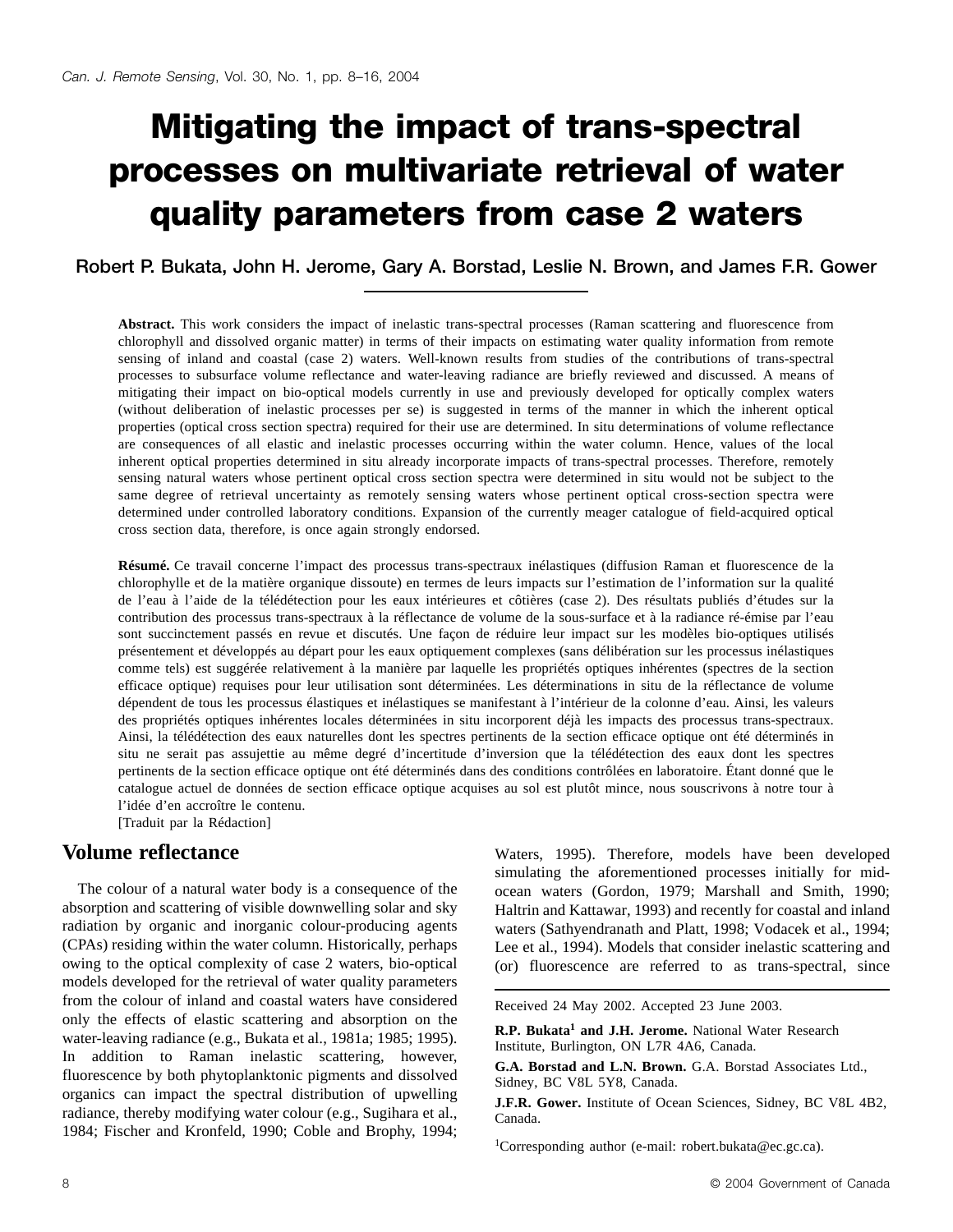stimulation at wavelength  $\lambda_1$  leads to emissions at  $\lambda_2$ , where, in general,  $\lambda_2 > \lambda_1$ .

Spectral water-leaving radiance,  $L_u(0^+, \lambda)$ , and spectral volume reflectance (upwelling irradiance normalized to the downwelling irradiance) just beneath the air–water interface,  $R(0^-, \lambda)$ , are readily obtainable from knowledge of the inherent optical properties (IOPs) of the indigenous CPAs.

 $R(0^-, \lambda)$  and  $L_u(0^+, \lambda)$  are governed by absorption and by both elastic energy transfer processes (scattering wherein the wavelength of a scattered photon has remained unaltered) and inelastic energy transfer processes (fluorescence and scattering wherein a scattered photon has undergone a change in wavelength).

 $R(0^-, \lambda)$ , at least for the approximation of single scattering, can be conveniently expressed as the additive consequences of each energy transfer process occurring within the water column, namely,

$$
R(0^-,\lambda) = R_{\rm es}(0^-,\lambda) + R_{\rm r}(0^-,\lambda) + R_{\rm ch}^{\rm f}(0^-,\lambda)
$$
  
+  $R_{\rm DOM}^{\rm f}(0^-,\lambda)$  (1)

where  $R_{\text{es}}$  is the contribution from elastic scattering,  $R_{\text{r}}$  is the contribution from inelastic Raman scattering,  $R_{\text{ch}}^{\text{f}}$  is the contribution from trans-spectral fluorescence from chlorophyll, and  $R_{\text{DOM}}^f$  is the contribution from trans-spectral fluorescence from dissolved organic matter.

Raman scattering and fluorescence, characterized by nearly isotropic phase functions, result in multiple downwardscattering events that may restrict the single-scattering compartmentalization of *R* suggested previously. However, Sathyendranath and Platt (1998), who separate first-order Raman scattering from Raman–elastic and Raman–Raman events, have shown that, typically, the contribution to Raman scattering by photons undergoing second-order Raman scattering would only be about 10% that of first-order Raman scattering, with each successive order adding a further 10% of the prior order. It is not unreasonable to assume that this multiple scattering relationship should also hold for fluorescence by chlorophyll and dissolved organic matter.

#### **Elastic scattering**

Many workers (Gordon and Brown, 1973; Gordon et al., 1975; Kirk, 1981; 1984; Jerome et al., 1988; Stavn and Weidemann, 1989; Morel and Gentili, 1993; Sathyendranath and Platt, 1997; and others) have used Monte Carlo analyses to mathematically expand  $R(0^-, \lambda)$  in terms of the concentrations of the aquatic colourants (chlorophyll, suspended minerals, dissolved organic matter) and their inherent optical properties (coefficients of absorption  $a(\lambda)$ , scattering  $b(\lambda)$ , and beam attenuation  $c(\lambda)$ ). For example, for each wavelength  $\lambda$ , Jerome et al. (1988) obtained the following relationships (which have been shown to be effective in analyzing the optical heterogeneity of the Laurentian Great Lakes):

$$
R_{\rm es}(0^{-}) = \frac{1}{\mu_0} \frac{0.319b_{\rm b}}{a} \qquad \text{for} \qquad 0 \le \frac{b_{\rm b}}{a} \le 0.25 \tag{2a}
$$

and

$$
R_{\rm es}(0^{-}) = \frac{1}{\mu_0} \left( 0.013 + \frac{0.267b_{\rm b}}{a} \right)
$$
  
for  $0.25 \le \frac{b_{\rm b}}{a} \le 0.50$  (2b)

where  $\mu_0 = \cos \theta_0$ , in which  $\theta_0$  is the in-water refracted angle; and  $b_b = Bb$ , in which *B* is the backscattering probability. Equations (2a) and (2b), however, do not *specifically* consider trans-spectral processes.

#### **Inelastic Raman scattering**

Sathyendranath and Platt (1998) mathematically described the contribution of Raman scattering to the volume reflectance in natural water as

$$
R_{\rm r}(\lambda_{\rm em}, \lambda_{\rm ex}, 0^{-}) = \frac{b_{\rm br}(\lambda_{\rm ex})E_{\rm d}(\lambda_{\rm ex}, 0^{-})}{\mu_{\rm d}[K_{\rm u}(\lambda_{\rm em}) + K_{\rm d}(\lambda_{\rm ex})]E_{\rm d}(\lambda_{\rm em}, 0^{-})}
$$

$$
\times \left[1 + \frac{b_{\rm b}(\lambda_{\rm ex})}{\mu_{\rm u}[K_{\rm u}(\lambda_{\rm ex}) + K_{\rm d}(\lambda_{\rm ex})]} + \frac{b_{\rm b}(\lambda_{\rm em})}{2\mu_{\rm u}K_{\rm u}(\lambda_{\rm em})}\right]
$$
(3)

where  $b_{\text{br}}(\lambda)$  is the Raman backscattering coefficient (=  $B_r b_r(\lambda)$ , where  $B_r(\lambda)$  and  $b_r(\lambda)$  are the inelastic backscattering probability and Raman scattering coefficient, respectively);  $K_d(\lambda)$  and  $K_u(\lambda)$  are attenuation coefficients for downwelling and upwelling irradiances, respectively;  $E_d(\lambda, 0^-)$  is the downwelling irradiance of wavelength λ just below the surface;  $\mu_d$  and  $\mu_u$  are the average cosines for the downwelling and upwelling irradiances, respectively; and  $\lambda_{\text{ex}}$  and  $\lambda_{\text{em}}$  are the Raman scattering excitation and emission wavelengths, respectively.

Sugihara et al. (1984) approximate the relationship between the excitation wavelength,  $\lambda_{ex}$  (in nm), and the emission wavelength displaying maximum intensity in the Raman emission spectrum,  $\lambda_{\text{em,max}}$ , as

$$
\lambda_{\rm em, max} = \frac{\lambda_{\rm ex}}{1 - 3.357 \times 10^{-4} \lambda_{\rm ex}} \tag{4}
$$

Kirk (1984) mathematically defined the attenuation coefficients for direct incident solar radiation,  $K_{\text{sun}}(\lambda, \theta_0)$ , and diffuse incident sky radiation,  $K_{\rm sky}(\lambda)$ , as

$$
K_{\text{sun}}(\lambda, \theta_0) = \frac{1}{\mu_0} \left[ a(\lambda)^2 + (0.473\mu_0 - 0.218)a(\lambda)b(\lambda) \right]^{0.5} \tag{5}
$$

and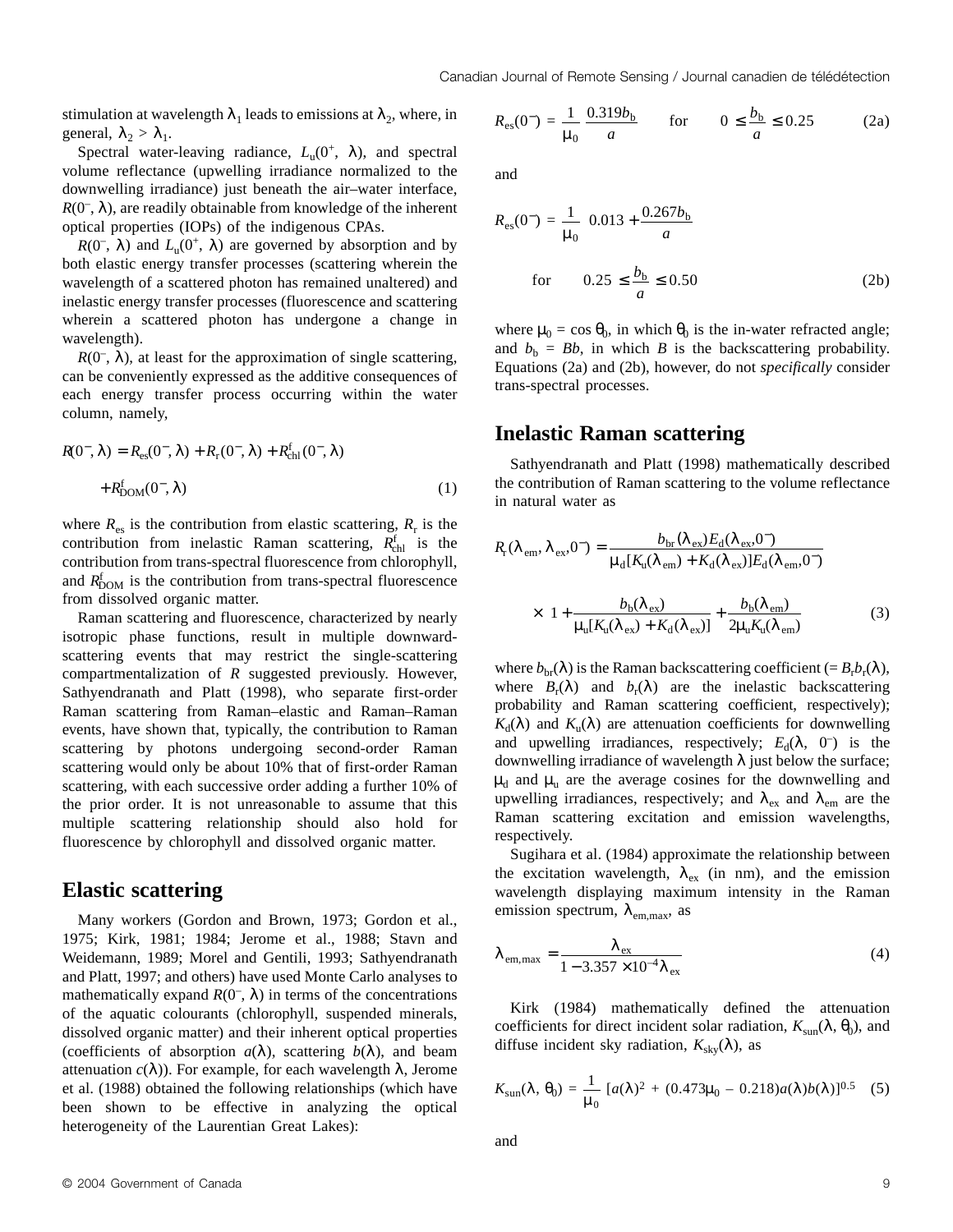Vol. 30, No. 1, February/février 2004

$$
K_{\rm sky}(\lambda) = 1.168[a(\lambda)^2 + 0.168a(\lambda)b(\lambda)]^{0.5}
$$
 (6)

where  $a(\lambda)$  and  $b(\lambda)$  are the absorption and scattering coefficients, respectively, of the water column;  $\theta_0$  is the in-water refraction angle; and  $\mu_0 = \cos \theta_0$ .

The resultant downwelling attenuation coefficient,  $K_d(\lambda, \theta_0)$ , for the global irradiance is then given by

$$
K_{\rm d}(\lambda, \,\theta_0) = F_{\rm w} K_{\rm sky}(\lambda) + (1 - F_{\rm w}) K_{\rm sun}(\lambda, \,\theta_0) \tag{7}
$$

where

$$
F_{\rm w} = \frac{F(1 - \rho_{\rm sky})}{F(1 - \rho_{\rm sky}) + (1 - F)[1 - \rho_{\rm sun}(\theta_{\rm s})]}
$$
(8)

and  $\rho_{\rm sky}$  is the reflectivity of sky irradiance for a flat air-water interface;  $\rho_{\text{sun}}(\theta_s)$  is the Fresnel reflectivity of solar irradiance at a solar zenith angle  $\theta_s$ ; and *F* is the diffuse fraction of the downwelling global irradiance at the air–water interface, i.e.,  $F = E_{\text{sky}}/(E_{\text{sky}} + E_{\text{sun}})$ , where  $E_{\text{sky}}$  and  $E_{\text{sun}}$  are the sky and solar irradiance, respectively.

## **Fluorescence of chlorophyll and dissolved organic matter**

Incorporating fluorescence into radiative transfer calculations requires knowledge of the fluorescence quantum yield of fluorescing components,  $\eta(\lambda_{\text{ex}}, \lambda_{\text{em}})$ , where  $\lambda_{\text{ex}}$  and  $\lambda_{\text{em}}$  are the excitation and emission wavelengths of the fluorescence process, respectively. Although precise values of  $η(λ<sub>ex</sub>, λ<sub>em</sub>)$  are currently unavailable for many specific species of fluorescing matter, typical values of  $\eta$  for chlorophyll,  $\eta_{\text{chl}}$ , generally range from 0.005 to 0.050 (IOCCG, 2000). Typical values of  $\eta$  for dissolved organic matter,  $\eta_{\text{DOM}}$ , generally range from 0.005 to 0.030 (Green and Blough, 1994; IOCCG, 2000). The term  $\eta_{\text{DOM}}$  is generally represented as a three-dimensional function following a log-normal distribution in both  $\lambda_{ex}$  and  $\lambda_{\text{em}}$  (Hawes, 1992), and  $\eta_{\text{chl}}$  is generally considered to possess a Gaussian shape factor (Gordon, 1979; Culver and Perry, 1997). Incorporating fluorescence from algal pigment and dissolved organic matter into inland and coastal water quality models is further complicated by the need to also estimate quenching effects from the same compounds that produce the fluorescence.

Gordon (1979) mathematically expressed the contribution of chlorophyll fluorescence to water volume reflectance,  $R_{\rm ch}^{\rm f}(\lambda_{\rm em})$ as

$$
R_{\text{chl}}^{\text{f}}(\lambda_{\text{em}}, \lambda_{\text{ex}}) = \frac{0.5}{\sqrt{2\pi\sigma^2}} \exp\left[-\frac{(\lambda_{\text{em}} - \lambda_{\text{em0}})^2}{2\sigma^2}\right]
$$

$$
\times \left[\int_{\lambda_{\text{ex}}} \frac{\eta_{\text{chl}}(\lambda_{\text{ex}})a_{\text{chl}}(\lambda_{\text{ex}})E_{\text{d}}(0^{-}, \lambda_{\text{ex}})f(\lambda_{\text{ex}}, \lambda_{\text{em}})d\lambda_{\text{ex}}}{K_{\text{d}}(\lambda_{\text{em}})\mu_0 E_{\text{d}}(0^{-}, \lambda_{\text{em}})\lambda_{\text{em}}}\right] (9)
$$

where  $a_{\text{ch}}(\lambda_{\text{ex}})$  is the chlorophyll absorption coefficient at the excitation wavelength,  $\eta_{\text{chl}}(\lambda_{\text{ex}})$  is the chlorophyll fluorescence quantum yield at the excitation wavelength,  $\lambda_{\text{em0}}$  is the chlorophyll fluorescence emission peak wavelength (685 nm),  $\sigma^2$  is the variance of the chlorophyll fluorescence emission band ( $\sigma$  being the standard deviation), and  $f(\lambda_{ex}, \lambda_{em})$  is a function of downwelling irradiance attenuation coefficients  $K_d$ defined by

$$
f(\lambda_{\rm ex}, \lambda_{\rm em}) = \frac{K_{\rm d}(\lambda_{\rm em})}{K_{\rm d}(\lambda_{\rm ex})} \left\{ 1 - \frac{K_{\rm d}(\lambda_{\rm em})}{K_{\rm d}(\lambda_{\rm ex})} \ln \left[ 1 + \frac{K_{\rm d}(\lambda_{\rm ex})}{K_{\rm d}(\lambda_{\rm em})} \right] \right\} \tag{10}
$$

Culver and Perry (1997) expressed the contribution of dissolved organic matter fluorescence to volume reflectance,  $R_{\rm DOM}^{\rm f}(\lambda_{\rm em})$  as

$$
R_{\rm DOM}^{\rm f} = \frac{0.5}{\sqrt{2\pi\sigma^2}} \exp\left[-\frac{(\lambda_{\rm em} - \lambda_{\rm em0})^2}{2\sigma^2}\right]
$$

$$
\times \left[\int_{\lambda_{\rm ex}} \frac{\eta_{\rm DOM}(\lambda_{\rm ex})a_{\rm DOM}(\lambda_{\rm ex})E_{\rm d}(0^-,\lambda_{\rm ex})d\lambda_{\rm ex}}{\mu_0[K_{\rm d}(\lambda_{\rm ex}) + 2\mu_0 K_{\rm d}(\lambda_{\rm em})]E_{\rm d}(0^-,\lambda_{\rm em})}\right]
$$
(11)

where  $a_{\text{DOM}}(\lambda_{\text{ex}})$  is the dissolved organic matter (DOM) absorption coefficient at the excitation wavelength,  $\eta_{\text{DOM}}(\lambda_{\text{ex}})$ is the DOM fluorescence quantum yield at the excitation wavelength,  $\lambda_{\text{em0}}$  is the DOM fluorescence emission peak (490–520 nm), and  $\sigma^2$  is the variance of the DOM fluorescence emission band.

Equations (2a) or (2b), (3), (9), and (11) can then be summed to provide the cumulative volume reflectance just beneath the air–water interface,  $R(0^-, \lambda)$ , resulting from the spectral and trans-spectral processes occurring within the water column.

# **Impact on**  $R(0^-, \lambda)$  **of Raman scattering**

Since suspended organic and inorganic matter are the principal participants in the elastic scattering processes in most inland and coastal waters, it is logical to expect inelastic Raman scattering to be most significant in oligotrophic (case 1) waters and fluorescence to be most significant in mesotrophic waters devoid of suspended inorganics, this significance decreasing as the waters become more turbid.

Extensive work on Raman scattering in mid-oceanic and coastal-oceanic waters (Waters, 1995; Haltrin and Kattawar, 1993; Babin et al., 1996; Sathyendranath and Platt, 1998; Bartlett et al., 1998; others) has shown the following:

- (1) Maximum impacts of Raman scattering occur in water devoid of chlorophyll, suspended minerals, and dissolved organic matter.
- (2) Raman scattering decreases with increasing visible wavelength. However, its *percent* impact on pure water volume reflectance increases with increasing wavelength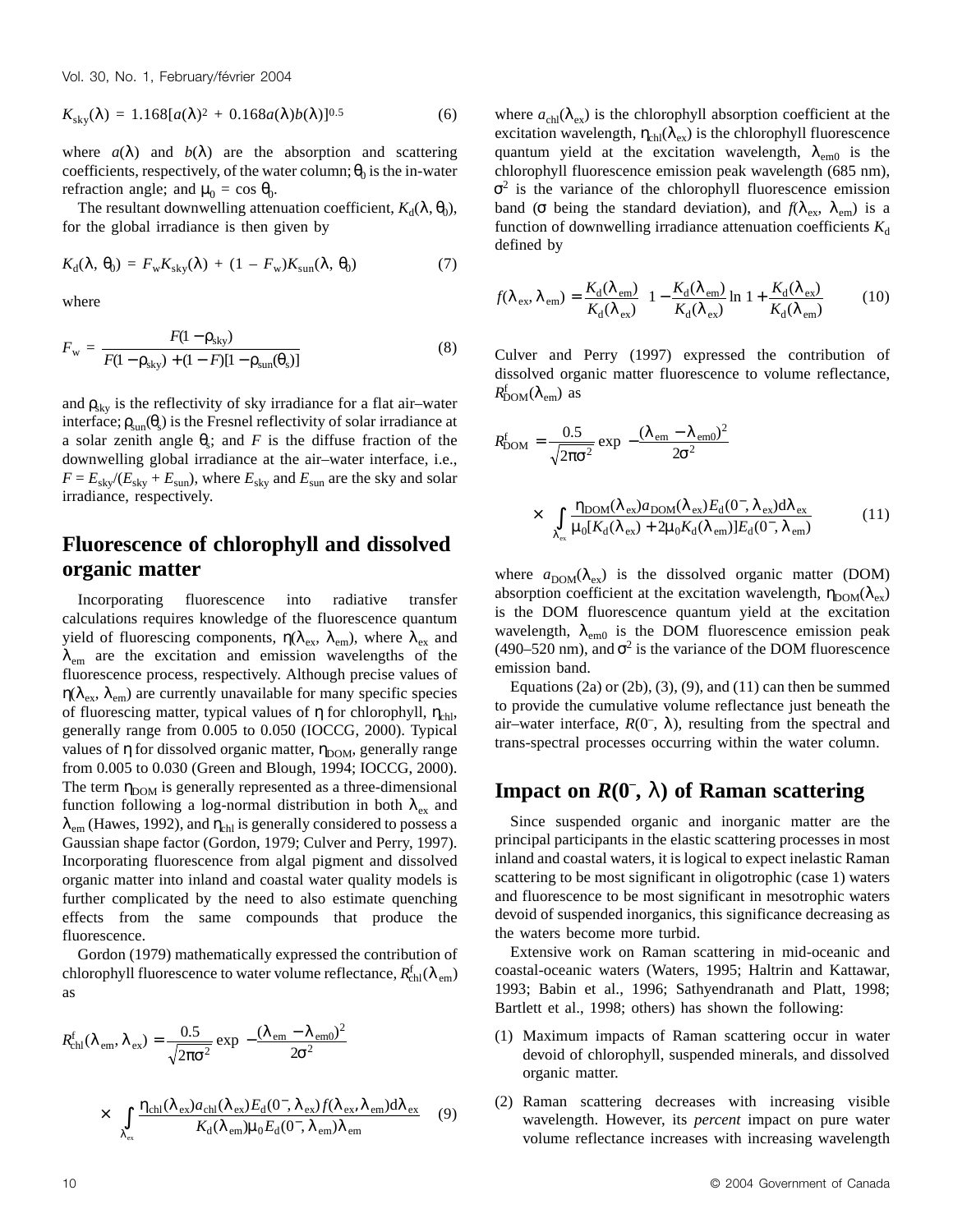across the entire visible spectrum. Maximum impacts occur at values of  $\lambda$  greater than ~635 nm, where Raman scattering accounts for nearly 35% of the volume reflectance at  $\lambda \approx 685$  nm.

- (3) Addition to pure water of increasing concentrations of chlorophyll *a*, suspended minerals, or dissolved organic matter reduces the impact of Raman scattering, with the resulting subsurface volume reflectance spectrum (*R*es +  $R_r$ ) rapidly becoming equal to the elastic volume reflectance  $R_{\rm es}$ .
- (4) Of the three possible optically binary water columns (i.e., chlorophyll-pure water; suspended mineral-pure water; dissolved organic matter-pure water), the greatest impact of Raman scattering would occur in natural waters devoid of particulate elastic scatterers, i.e., those optically binary in pure water and DOM.
- (5) Small impacts of Raman scattering occur in natural water bodies containing a low to moderate concentration (see later in the paper) of either chlorophyll, suspended minerals, or dissolved organic matter. In case 2 water bodies containing admixtures of the three colourants, the influence of Raman scattering would be even more dramatically reduced.

Therefore, Raman scattering would be of consequence to the water-leaving radiance from mid-oceanic waters and perhaps from the most oligotrophic of inland and coastal waters, but of little or no consequence to any water body displaying at least small organic and (or) inorganic concentration.

To numerically quantify the impacts of inelastic Raman scattering, chlorophyll fluorescence, and DOM fluorescence on water-leaving radiance for waters of differing compositions, it would be desirable to suggest ranges on either the concentrations of the resident aquatic matter or their inherent optical properties (e.g., specific absorption and scattering coefficients for chlorophyll, suspended minerals, and dissolved organic carbon (DOC) at a designated wavelength). We have not performed experimental determinations of these impacts under either field or laboratory conditions. However, the inherent optical properties of molecular water and the elastic and inelastic equations reviewed in these discussions (coupled with the inelastic numerical values and mathematical relationships in the work cited herein, and the elastic inherent optical properties for Lake Ontario that we have reported in the literature) can readily yield the following approximate concentration ranges:

(1) At *R*(0– , 685), Raman scattering in "pure" molecular water makes up  $\sim$  35% of the total volume reflectance. However, the value of  $R(0^-, 685)$  is  $\langle 2 \times 10^{-4}$ . By contrast, for water containing no suspended mineral or DOC but a chlorophyll concentration of 1.0  $\mu$ g/L, the value of  $R(0^-, 685)$  is  $\sim 6 \times 10^{-2}$ , with fluorescence accounting for over 99% of this reflectance.

(2) The impacts of Raman scattering on  $R(0^-, \lambda)$  for  $\lambda >$ 560 nm are infinitesimal for binary waters of suspended mineral concentrations of 0.1 mg/L and for binary waters of dissolved organic matter concentrations of 0.1 mg C/L.

## **Impact on**  $R(0^-, \lambda)$  **of fluorescence from chlorophyll**

Fluorescence from chlorophyll manifests as a tightly knit Gaussian distribution centred on the peak chlorophyll fluorescence emission wavelength  $\lambda_{\text{em0}} = 685$  nm. Therefore, it would be expected that (*i*) this spectral distribution would be a prominent feature of the volume reflectance and water-leaving radiance spectrum within (from) optically binary waters rich in chlorophyll, and (*ii*) this feature would increase in prominence as the concentration of chlorophyll increases. Such a feature is readily observed in ocean waters and those inland waters that satisfy this optically binary criterion. **Figure 1** illustrates reflectance data from the Institute of Ocean Sciences spectrometer in and around Saanich Inlet, Vancouver Island. Clearly seen is the chlorophyll fluorescence distribution centred at 685 nm.

The presence of suspended minerals and (or) dissolved organic matter in the water column reduces and can quench chlorophyll fluorescence. Quenching refers to an altering of the lifetime of an excited state or the generation of an alternate emission–reabsorption process or de-excitation pathway. Reducing refers to the attenuation of the incoming excitation radiation (whereby photons are prevented from reaching the phytoplankton and exciting the fluorescing molecules) and the attenuation of the outgoing emitted radiation (thereby preventing the emitted photons from escaping the air–water interface). Chlorophyll both quenches and reduces its own fluorescence. Thus, increasing concentrations of inorganic and organic matter (inclusive of chlorophyll itself) resident within the water column would decrease the prominence of chlorophyll fluorescence. **Figure 2** illustrates remote sensing reflectance (ratio of the water-leaving spectral radiance to the downwelling spectral irradiance) recorded by the National Water Research Institute WATERS system of upwelling and downwelling spectrometers in Lake Waskesiu, Saskatchewan, during the Boreal Ecosystem–Atmosphere Study (BOREAS). No obvious fluorescence peak is discernible.

Hence, the impact of chlorophyll fluorescence on volume reflectance (and on water-leaving radiance) will be of most consequence to case 1 waters and to those oligotrophic to mesotrophic case 2 waters wherein chlorophyllous pigments are the overwhelmingly dominant aquatic CPAs. For example, Culver and Perry (1997) report that solar-induced chlorophyll fluorescence can account for 10%–40% of the upwelling irradiance centred on 685 nm at the surface in case 1 waters.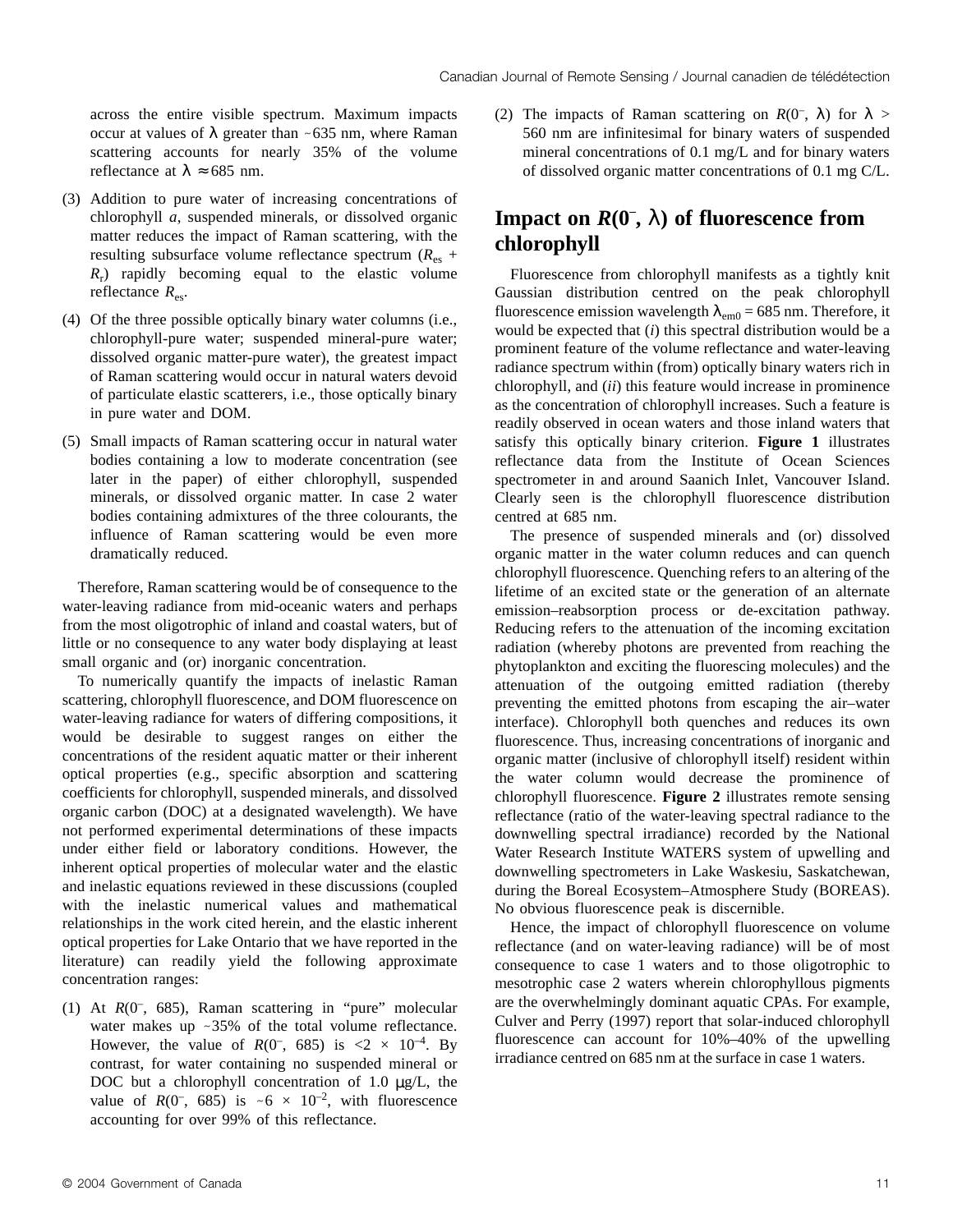

Saanich Inlet.



# **Impact on**  $R(0^-, \lambda)$  **of fluorescence from dissolved organic matter (DOM)**

Fluorescence from DOM results from a much more loosely knit and broader Gaussian distribution centred on peak DOM fluorescence emission wavelengths within the range  $\lambda_{\rm{em0}} =$ 490–520 nm. Hence, fluorescence from DOM would manifest as a broad Gaussian-shaped increase over most of the midvalue wavelengths of the visible spectrum.

From the literature cited earlier, the following is known:

- (1) The spectral region most affected by fluorescence from DOM is an extended range from  $~130$  nm to  $~580$  nm.
- (2) Since DOM absorbs but does not elastically backscatter visible radiation, addition of DOM to the water column will decrease the volume reflectance attributable to elastic processes as it increases fluorescence. Hence, for a fixed concentration of suspended minerals and (or) chlorophyll, the *percent* impact of DOM fluorescence on the subsurface volume reflectance will increase as the DOM concentration increases.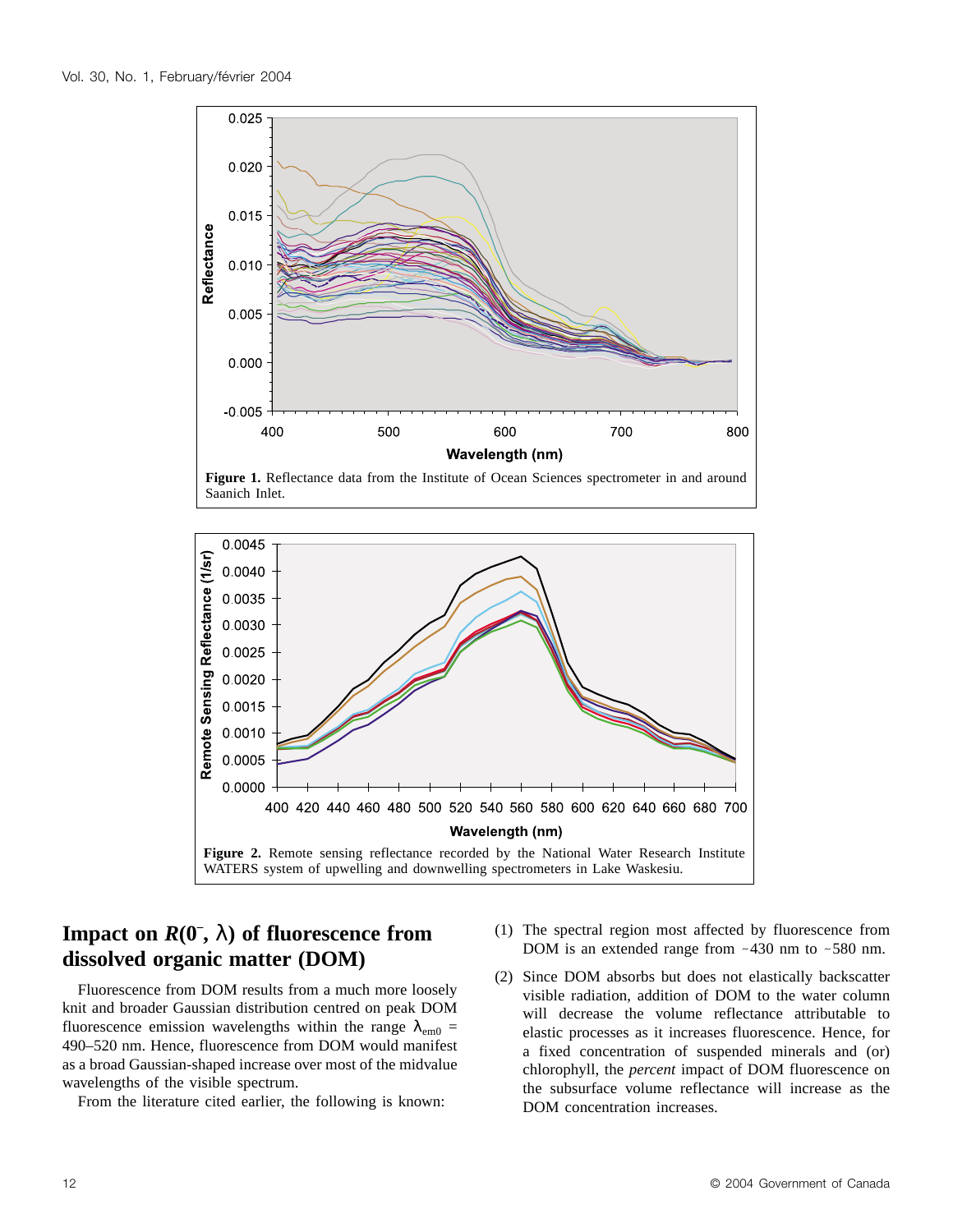- (3) Very small amounts of chlorophyll and suspended minerals added to a water column do not dramatically reduce the impact of DOM fluorescence on the volume reflectance.
- (4) Suspended inorganics (particularly in inland waters where suspended mineral concentrations are routinely in the concentration range  $1-10$  mg/L) provide effective attenuating agents, while suspended organics (i.e., chlorophyll) and dissolved organic matter provide both effective attenuating and effective quenching agents. Increasing concentrations of both suspended minerals and chlorophyll rapidly and effectively reduces the impacts of DOM fluorescence on the upwelling spectra.

Comparable to the maximum impact of chlorophyll fluorescence on volume reflectance and water-leaving radiance of waters optically binary in chlorophyll, significant midwavelength impacts of DOM fluorescence on the spectral distribution of volume reflectance and water-leaving radiance can be detected in waters optically binary in DOM. For example, Vodacek et al. (1994) report that fluorescence from dissolved organics in the blue-green to green spectral region may account for as much as 70% of the water-leaving radiance from optically binary waters essentially devoid of both suspended minerals and phytoplankton (i.e., for waters wherein the suspended mineral concentration is much less than 0.1 mg/L and the chlorophyll concentration is much less than  $0.1 \mu$ g/L). For case 2 waters containing admixtures of inorganic and (or) organic particulates, however, no such dramatic impact of fluorescence on volume reflectance would be observed.

## **Extracting water quality information from water-leaving radiance**

Inverse modeling is used to deconvolve water colour (waterleaving radiance) into the co-concentrations of organic and inorganic colourants responsible for its generation. A variety of water quality algorithms have been and are being developed to retrieve these concentrations from the upwelling radiance recorded by a remote sensing device (IOCCG, 2000). We have long advocated (see discussions in Bukata et al., 1981a; 1991; 1995) that to retrieve the concentration of a desired aquatic colourant (e.g., chlorophyll), the coextant concentrations of *all* other aquatic colourants (e.g., suspended minerals, dissolved organic matter) *must be simultaneously retrieved*. To perform such retrieval we have also consistently advocated the use of a multivariate optimization technique such as that attributed to Levenberg (1944) and Marquardt (1963) that has been shown to provide very good agreement between directly measured and remotely inferred values of chlorophyll *a*, suspended minerals, and dissolved organic matter (Bukata et al., 1981a; 1985; 1991) for the optically complex waters of the Laurentian Great Lakes.

As discussed previously, impacts of fluorescence on the spectral distribution of volume reflectance can be detected in waters rich in either phytoplankton or dissolved organics but containing only small amounts  $\left(\langle 1 \text{ mg/L}\rangle\right)$  of suspended minerals. Similarly, impacts of Raman scattering are of consequence to waters devoid of elastic scatterers. Logically, therefore, the water-leaving radiance from case 1 waters would display more prominent impacts of inelastic processes than would the water-leaving radiance from most case 2 waters.

Grassl et al.  $(2002)$  have recently utilized Equations  $(1)$ – $(11)$ along with a variety of coexisting organic and inorganic concentrations and input optical parameters to forward model hypothetical composite spectra of  $R(0^-, \lambda)$  that incorporated absorption, elastic scattering, and trans-spectral processes. Equations (2a) and (2b) were then used in conjunction with Levenberg–Marquardt multivariate optimization analyses to inversely model the CPA concentrations from these hypothetical spectra. These concentrations were then compared with the preselected concentrations used in the forward modeling, thereby assessing the water quality retrieval uncertainty arising from the neglect of Raman scattering and fluorescence by chlorophyll and dissolved organic matter. The results of such a comparison suggested that for inland and coastal waters containing chlorophyll, suspended minerals, and dissolved organic matter, retrieval uncertainties for extracting concentrations of chlorophyll, suspended minerals, and dissolved organic matter without due deliberation given to trans-spectral processes for most waters are generally contained within the range  $-50\%$  to  $+50\%$ .

Such substantial uncertainties resulting from neglect of trans-spectral processes in multivariate retrieval of concentrations of organic and inorganic colourants from volume reflectance of natural water bodies appear both startling and discouraging. Hence, if we concede that the reported uncertainties are the results of trans-spectral process neglect, a focus on the reality of such a modeling exercise is certainly warranted. Consider the following caveats:

- (1) A rigorous mathematical definition of volume reflectance in terms of concentrations of coexistent organic and inorganic aquatic colourants (Equation (1)) requires accurate spectral values of suites of absorption and elastic scattering coefficients, inelastic scattering coefficients, scattering phase functions, upwelling and downwelling attenuation coefficients, fluorescence quantum yields and spectral shape functions, downwelling solar and sky irradiance, reflectivities at the air–water interface, sea state, atmospheric conditions, and viewing orientation. All are parameters that are nonlinearly variant in both time and space and that must be known a priori, laboriously determined, or judiciously assumed.
- (2) Within the robustness and precision of the selected volume reflectance models for elastic scattering  $(R_{\rm es})$ , Raman scattering (*R*r), fluorescence from chlorophyll  $R_{\text{ch}}^{\text{f}}$ , and fluorescence from dissolved organic matter  $R_{\text{DOM}}^f$ , the forward modeling of pure water containing predetermined concentrations of chlorophyll, suspended minerals, and dissolved organic matter of known elastic and inelastic specific inherent optical properties into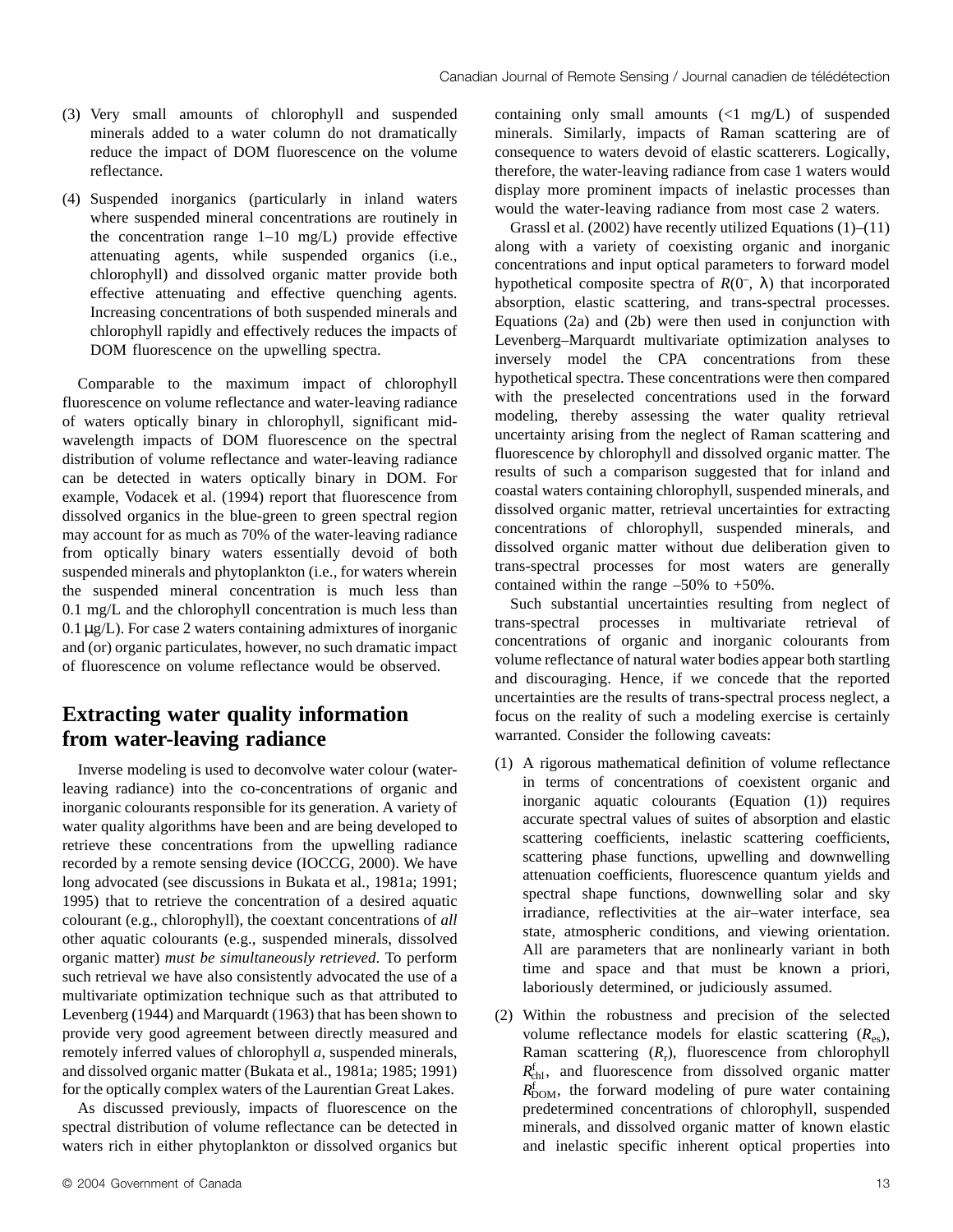volume reflectance spectra just beneath the air–water interface  $(R(0^{-}, \lambda))$  can be confidently considered to be mathematically sound.

- (3) Using nonlinear multivariate optimization techniques (e.g., Levenberg–Marquardt) to inversely model coextant concentrations of chlorophyll, suspended minerals, and dissolved organic matter from these modeled  $R(0^-, \lambda)$ spectra will readily yield the precise values of the preselected organic and inorganic concentrations.
- (4) Using nonlinear multivariate optimization techniques (e.g., Levenberg–Marquardt) to inversely model the coextant concentrations of chlorophyll, suspended minerals, and dissolved organic matter from these modeled  $R(0^-, \lambda)$  spectra on the assumption that  $R(0^-, \lambda)$ may be solely attributable to  $R_{es}(\lambda)$  will readily yield the retrieval uncertainties of such an assumption (differences between the preselected and inversely modeled organic and inorganic concentrations) provided that the specific inherent optical properties of the indigenous chlorophyll, suspended mineral, and dissolved organic matter are known. To date there is a limited knowledge base of inherent optical properties (particularly for suspended inorganic particulates) of aquatic matter indigenous to natural waters on a global basis. Further, the limited wavelength-dependent IOPs that do exist display dissimilarities in both spectral shape and spectral intensity (Bukata et al., 1995; IOCCG, 2000).

The fourth caveat warrants further discussion. There are two ways to obtain specific inherent optical properties (IOPs or optical cross section spectra as they are referred to in the limnological literature (Bukata et al., 1981b; 1991)): (*i*) from laboratory determinations of the specific absorption and scattering properties of chlorophyll, suspended minerals, and dissolved organic matter, wherein the identity of the colourant and the nature of its containment medium are both known and controlled within precise laboratory processes and monitoring protocols; and (*ii*) from field expeditions, wherein in situ determinations of in-water volume reflectance spectra are made in concert with collection of water samples that are brought to the laboratory for accurate determination of chlorophyll, suspended minerals, and dissolved organic matter concentrations.

Since the inherent optical properties of an inland water body are influenced by the geochemical composition of its confining basin, different sets of indigenous inherent optical properties will yield different sets of "retrieval uncertainty" values when used in inverse models. So, too, however, might the sets of inherent optical properties emerging from the laboratory and field determinations *at the same time for the same water body*. Direct laboratory determinations of IOPs are invariably the result of analyses based on absorption and elastic scattering. Grassl et al. (2002) utilized IOPs appropriate for colourants of Russian lakes (Kondratyev et al., 1998) as a means of modeling  $R_{\text{es}}(\lambda)$ , i.e., the volume reflectance with no due deliberation of inelastic scattering or fluorescence. In a similar manner they might have used IOPs previously determined for Lake Ontario (Bukata et al., 1981b; 1985) or Lake Ladoga (Bukata et al., 1991; 1995). Such IOPs, however, were determined from field excursions wherein inverse modeling was utilized to convert in situ measurements of volume reflectance spectra,  $R(0^-, \lambda)$ , and laboratory-determined concentrations of chlorophyll, suspended minerals, and dissolved organic matter into the specific optical properties of the indigenous colourants of the collected water samples.

A *Gedanken* thought process, however, leads to the realization that in situ determinations of  $R(0^-, \lambda)$  already include the local values of  $R_{\rm es}(0^-,\lambda)$ ,  $R_{\rm r}(0^-,\lambda)$ ,  $R_{\rm ch}^{\rm f}(0^-,\lambda)$ , and  $R_{\text{DOM}}^f(0^-, \lambda)$  and that inverse modeling of these colour spectra along with known concentrations of organic and inorganic colourants *do not yield the specific IOPs of solely absorption and inelastic scattering*, but rather *some possible hybrid of specific IOPs representing the combined contributions of elastic and inelastic processes attributable to the indigenous colourants.* Thus, inelastic processes such as luminescence, which have not been considered in this work, would also be represented within these hybrid IOPs.

In this regard, the limnological choice of terminology for such inherent optical properties (namely, the optical cross section spectra) is particularly appropriate. The term optical cross section (first used in Bukata et al., 1981b) was adopted from atomic and nuclear collision theory, since it rightfully implies that a specific aquatic component will act as an effective target for a photonic interaction (bombardment resulting in absorption or elastic scattering or inelastic transspectral scattering of the impinging photon). Consistent with this terminology, the units of optical cross sections are area per unit mass of the aquatic component (e.g.,  $m^2/mg$ ). Thus, using indigenous IOPs obtained from in situ measurements of volume reflectance (or of water-leaving radiance) and known organic and inorganic component concentrations will result in retrieval uncertainties of chlorophyll, suspended minerals, and dissolved organic matter that would be significantly smaller than those resulting from use of laboratory-determined indigenous IOPs in inverse models that neglect the impact of Raman scattering and fluorescence. Precisely how much smaller these retrieval uncertainties become is a matter of conjecture that certainly warrants further investigation.

## **Concluding remarks**

The volume reflectance spectrum just beneath the air–water interface,  $R(0^-$ ,  $\lambda$ ), is comprised of volume reflectance resulting from absorption, elastic scattering  $R_{\rm es}(0^-,\lambda)$ , inelastic Raman scattering  $R_r(0^-, \lambda)$ , trans-spectral fluorescence from chlorophyllous pigments  $R_{\text{ch}}^f(0^-, \lambda)$ , and trans-spectral fluorescence from dissolved organic matter  $R_{\text{DOM}}^f(0^-, \lambda)$ , components that are sensitive to the spectral and trans-spectral optical properties of the chlorophyll, suspended minerals, and dissolved organic matter coexisting within the water column. Therefore, neglecting the impacts of inelastic scattering and fluorescence in inverse models (i.e., models that extract the coexisting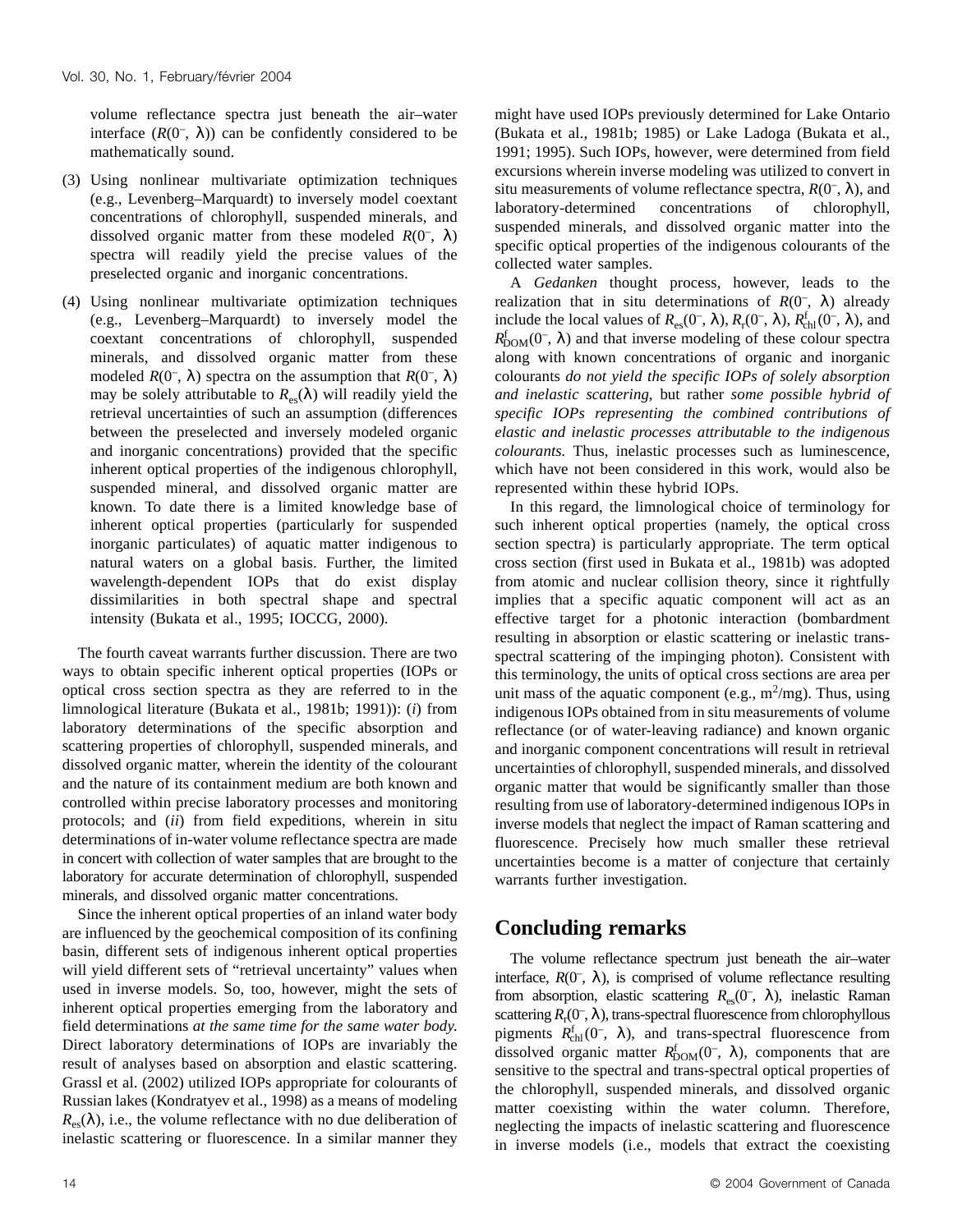concentrations of chlorophyll, suspended minerals, and dissolved organic matter from a remote measurement of aquatic colour) can result in discrepancies between inferred and actual values of chlorophyll, suspended minerals, and dissolved organic matter.

However, optical cross section spectra determined from concurrent in situ optical data and accurately determined indigenous organic and inorganic component concentrations approximate the totality of elastic and inelastic contributions to volume reflectance or water-leaving radiance. Use of such optical cross section spectra, therefore, would minimize the retrieval uncertainties of nonlinear multivariate inverse modeling. In actuality, use of these optical cross section spectra might well eliminate the need to further consider Raman scattering and fluorescence for many (albeit not necessarily all) inland and coastal waters.

We are certainly not suggesting that bio-optical models incorporating inelastic processes should be discarded. Mathematical rigor is always a valued commodity. The use of the inelastic equations reviewed herein requires precise values of a large number of inelastic input parameters that are not always readily available, and ofttimes their impact is of little consequence. Further, inversion of such mathematically intensive models may become cumbersome and possibly insoluble. However, we are suggesting that the use of fielddetermined optical cross section spectra provides a practical means of circumventing these difficulties for many inland and coastal water bodies. We are also aware that the use of in situ determined optical cross section spectra is itself not free from criticism. The optical cross section spectra of organic and inorganic CPAs are species dependent, as well as geographically and temporally dependent. In addition, determination of indigenous optical cross section spectra is a labour-, time-, and cost-intensive activity involving field-data collection, laboratory analyses, and mathematical modeling. The optical cross section spectra determined for one water body cannot be indiscriminately applied to another water body or possibly even applied to other regions of the same water body (this statement, however, also applies to inelastic optical properties and to laboratory determinations of spectro-optical cross sections). Because of these spatial and temporal complexities, we have long advocated that a catalogue of optical cross section spectra for all waters of environmental consequence be compiled on a global basis. To date, such a catalogue contains a limited number of entries. Although the optical cross section spectra of chlorophyll-bearing biota and dissolved organic matter display spectral dissimilarities, by far the greatest discrepancies in inland water cross section spectra are displayed by the suspended inorganic matter resulting from global geologic diversities. However, Bukata et al. (2001) have shown that a judicious selection of watersheds displaying comparable geologic origin–history enables use of surrogate inorganic optical cross section spectra. The ability to use similar optical cross section spectra for waters of geologic comparability should somewhat reduce the number of required entries in the optical cross section catalogue.

This differential in optical cross section spectra determined in naturally controlled in situ environments and in technologically controlled laboratory environments is, of course, not restricted to the interaction of visible solar and sky radiation with organic and inorganic matter co-resident within a natural water column, but rather is systemic to the cumulative and synergistic responses of ecosystems to multiple interactive stressors. The principal implication to the remote sensing of case 2 waters, however, can quite simply be stated as follows: to mitigate the impacts of trans-spectral processes in remotely estimating coexisting concentrations of chlorophyll, suspended minerals, and dissolved organic matter in case 2 waters, it is essential to employ optical cross section spectra determined from multivariate analyses performed on in situ spectro-optical data in waters of known composition.

#### **Acknowledgments**

This work represents a small fraction of the activities of the G.A. Borstad Associates Ltd., National Water Research Institute, and Institute of Ocean Sciences collaborative project Water Quality Products for Inland and Coastal Canada as part of the Development of Hyperspectral Applications under the Canadian Space Agency Earth Observation Applications Development Program (EOADP).

#### **References**

- Babin, M., Morel, A., and Gentili, B. 1996. Remote sensing of sea surface Sun-induced chlorophyll fluorescence: consequences of natural variations in the optical characteristics of phytoplankton and the quantum yield of chlorophyll *a* fluorescence. *International Journal of Remote Sensing*, Vol. 12, pp. 2417–2448.
- Bartlett, J.S., Voss, K.J., Sathyendranath, S., and Vodacek, A. 1998. Raman scattering by pure water and seawater. *Applied Optics*, Vol. 37, pp. 3324– 3332.
- Bukata, R.P., Jerome, J.H., Bruton, J.E., Jain, S.C., and Zwick, H.H. 1981a. Optical water quality model of Lake Ontario. 2. Determination of chlorophyll *a* and suspended mineral concentrations of natural waters from submersible and low altitude optical sensors. *Applied Optics*, Vol. 20, pp. 1704–1714.
- Bukata, R.P., Jerome, J.H., Bruton, J.E., Jain, S.C., and Zwick, H.H. 1981b. Optical water quality model of Lake Ontario. 1. Determination of the optical cross sections of organic and inorganic particulates in Lake Ontario. *Applied Optics*, Vol. 20, pp. 1696–1703.
- Bukata, R.P., Bruton, J.E., and Jerome, J.H. 1985. *Application of direct measurements of optical parameters to the estimation of lake water quality indicators*. Environment Canada, Inland Waters Directorate Scientific Series No. 140. 35 pp.
- Bukata, R.P., Jerome, J.H., Kondratyev, K.Ya., and Pozdnyakov, D.V. 1991. Estimation of organic and inorganic matter in inland waters: optical cross sections of lakes Ontario and Ladoga. *Journal of Great Lakes Research*, Vol. 17, pp. 461–469.
- Bukata, R.P., Jerome, J.H., Kondratyev, K.Ya., and Pozdnyakov, D.V. 1995. *Optical properties and remote sensing of inland and coastal waters*. CRC Press, Boca Raton, Fla. 362 pp.